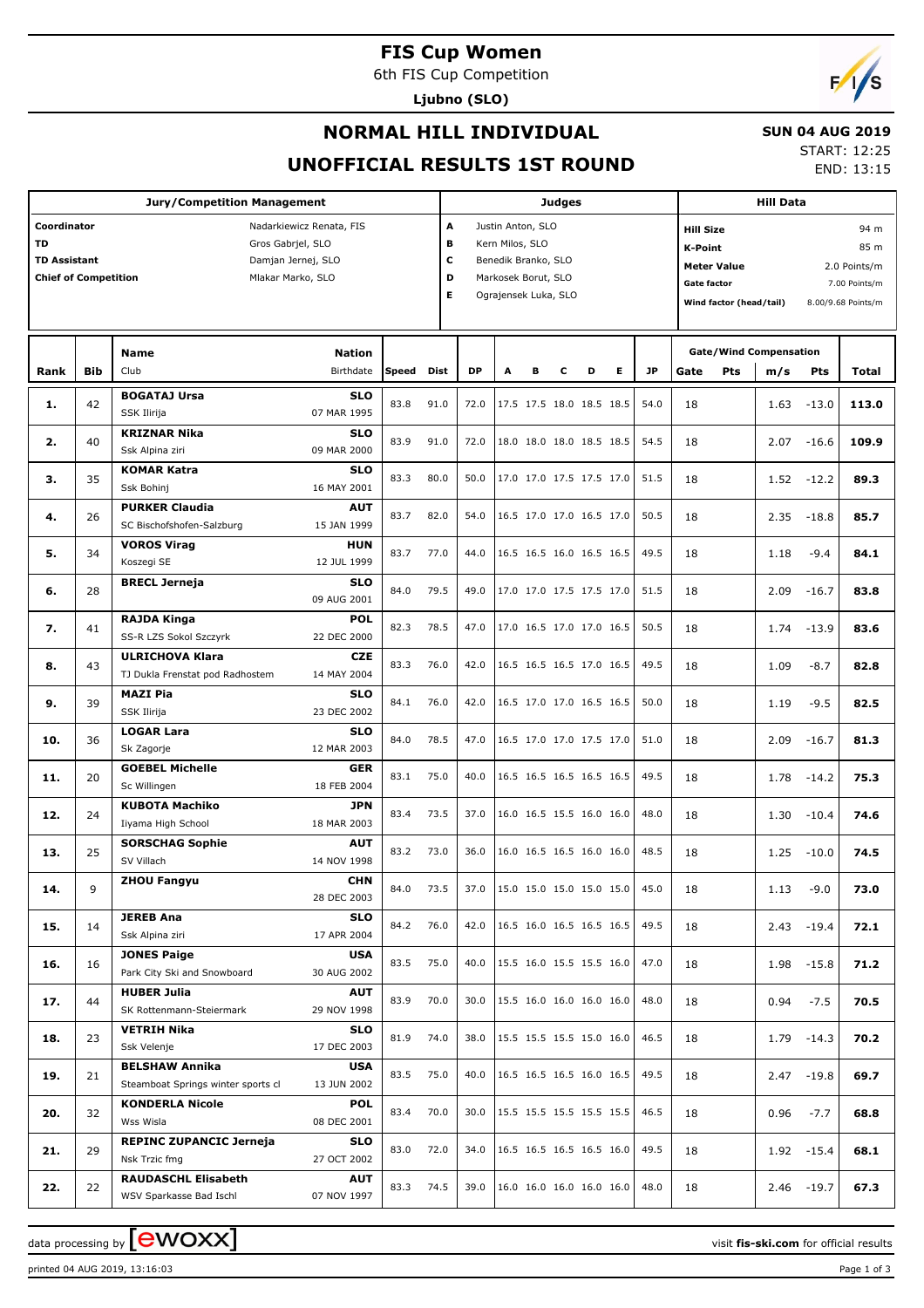# **FIS Cup Women**

6th FIS Cup Competition

**Ljubno (SLO)**

# $F/1/s$

# **NORMAL HILL INDIVIDUAL**

#### **SUN 04 AUG 2019** START: 12:25

## **UNOFFICIAL RESULTS 1ST ROUND**

END: 13:15

|      |                | <b>Name</b>                                       | <b>Nation</b>             |              |             |           |   |   |   |                          |    |           |      | <b>Gate/Wind Compensation</b> |      |                 |                                                                                                                              |
|------|----------------|---------------------------------------------------|---------------------------|--------------|-------------|-----------|---|---|---|--------------------------|----|-----------|------|-------------------------------|------|-----------------|------------------------------------------------------------------------------------------------------------------------------|
| Rank | <b>Bib</b>     | Club                                              | Birthdate                 | <b>Speed</b> | <b>Dist</b> | <b>DP</b> | A | в | с | D                        | E. | <b>JP</b> | Gate | Pts                           | m/s  | Pts             | Total                                                                                                                        |
|      |                | <b>BODNARCHUK Natasha</b>                         | <b>CAN</b>                |              |             |           |   |   |   |                          |    |           |      |                               |      |                 |                                                                                                                              |
| 23.  | 30             | Altius Nordic ski club                            | 13 JUN 1998               | 82.9         | 71.0        | 32.0      |   |   |   | 15.5 15.0 15.0 15.5 15.5 |    | 46.0      | 18   |                               | 1.43 | $-11.4$         |                                                                                                                              |
|      |                | <b>TWARDOSZ Anna</b>                              | <b>POL</b>                | 83.6         | 70.0        | 30.0      |   |   |   | 16.0 16.0 16.0 16.0 15.5 |    | 48.0      |      |                               |      |                 |                                                                                                                              |
| 24.  | 31             | PKS Olimpijczyk Gilowice                          | 12 APR 2001               |              |             |           |   |   |   |                          |    |           | 18   |                               | 1.47 | $-11.8$         |                                                                                                                              |
| 25.  | 15             | <b>HOFFMANN Anna</b>                              | <b>USA</b><br>28 MAR 2000 | 83.5         | 72.0        | 34.0      |   |   |   | 15.5 16.0 16.0 16.0 15.5 |    | 47.5      | 18   |                               | 2.09 | $-16.7$         | 64.8                                                                                                                         |
|      |                | <b>SZWAB Joanna</b>                               | <b>POL</b>                | 82.8         | 70.0        | 30.0      |   |   |   |                          |    | 49.0      |      |                               |      |                 |                                                                                                                              |
| 26.  | 37             | AZS Zakopane                                      | 17 FEB 1997               |              |             |           |   |   |   | 16.5 16.0 16.5 16.5 16.0 |    |           | 18   |                               | 1.82 | $-14.6$         |                                                                                                                              |
| 27.  | 18             | <b>SANKEY Logan</b>                               | <b>USA</b>                | 83.3         | 69.5        | 29.0      |   |   |   | 15.5 16.0 16.0 15.5 15.5 |    | 47.0      | 18   |                               | 1.48 | $-11.8$         |                                                                                                                              |
|      |                | Steamboat Springs Winter Sports C                 | 28 MAY 1998               |              |             |           |   |   |   |                          |    |           |      |                               |      |                 |                                                                                                                              |
| 28.  | 17             | <b>MAURER Nicole</b>                              | CAN                       | 83.2         | 71.0        | 32.0      |   |   |   | 15.0 15.0 14.5 14.5 14.5 |    | 44.0      | 18   |                               | 1.54 | $-12.3$         |                                                                                                                              |
|      |                | Altius Nordic Ski Club                            | 28 JAN 2000               |              |             |           |   |   |   |                          |    |           |      |                               |      |                 |                                                                                                                              |
| 29.  | 27             | <b>WIEGELE Hannah</b>                             | <b>AUT</b>                | 83.6         | 74.0        | 38.0      |   |   |   | 15.5 15.5 15.5 15.5 16.0 |    | 46.5      | 18   |                               | 2.70 | $-21.6$<br>62.9 |                                                                                                                              |
|      |                | Sv Achomitz-zahomc                                | 22 SEP 2001               |              |             |           |   |   |   |                          |    |           |      |                               |      |                 |                                                                                                                              |
| 30.  | 38             | <b>PARK Guylim</b>                                | <b>KOR</b>                | 81.8         | 69.0        | 28.0      |   |   |   | 15.5 16.0 15.0 16.0 15.5 |    | 47.0      | 18   |                               | 1.92 | $-15.4$         | 59.6                                                                                                                         |
|      |                |                                                   | 27 FEB 1999               |              |             |           |   |   |   |                          |    |           |      |                               |      |                 | 66.6<br>66.2<br>64.4<br>64.2<br>63.7<br>55.4<br>55.2<br>54.9<br>49.8<br>47.0<br>42.3<br>41.6<br>40.6<br>26.0<br>25.8<br>25.0 |
| 31.  | 10             | <b>HAUSENBERG Triinu</b>                          | <b>EST</b>                | 83.4         | 67.0        | 24.0      |   |   |   | 14.0 15.0 15.0 15.0 15.0 |    | 45.0      | 18   |                               | 1.70 | $-13.6$         |                                                                                                                              |
|      |                | Andsumae Skiclub                                  | 05 OCT 2002               |              |             |           |   |   |   |                          |    |           |      |                               |      |                 |                                                                                                                              |
| 32.  | 6              | <b>MACUGA Samantha</b>                            | <b>USA</b>                | 83.3         | 65.5        | 21.0      |   |   |   | 14.5 15.0 15.5 15.5 15.0 |    | 45.5      | 18   |                               | 1.41 | $-11.3$         |                                                                                                                              |
|      |                | Park City Ski and Snowboard                       | 17 FEB 2001               |              |             |           |   |   |   |                          |    |           |      |                               |      |                 |                                                                                                                              |
| 33.  | 19             | <b>MARKUTA Katja</b>                              | <b>SLO</b>                | 83.3         | 65.0        | 20.0      |   |   |   | 15.0 15.0 15.0 15.5 15.5 |    | 45.5      | 18   |                               | 1.33 | $-10.6$         |                                                                                                                              |
|      |                | Sk Triglav kranj                                  | 17 JAN 2001               |              |             |           |   |   |   |                          |    |           |      |                               |      |                 |                                                                                                                              |
| 34.  | 13             | <b>TRAMBITAS Andreea Diana</b>                    | <b>ROU</b>                | 82.1         | 65.0        | 20.0      |   |   |   | 15.0 15.0 15.0 15.5 15.5 |    | 45.5      | 18   |                               | 1.96 | $-15.7$         |                                                                                                                              |
|      |                | Css Brasovia                                      | 31 MAY 2000               |              |             |           |   |   |   |                          |    |           |      |                               |      |                 |                                                                                                                              |
| 35.  | 3              | <b>LARSON Cara</b>                                | <b>USA</b>                | 83.3         | 64.0        | 18.0      |   |   |   | 14.5 15.0 14.0 14.5 15.0 |    | 44.0      | 18   |                               | 1.87 | $-15.0$         |                                                                                                                              |
|      |                | Norge Ski Club                                    | 05 NOV 2000               |              |             |           |   |   |   |                          |    |           |      |                               |      |                 |                                                                                                                              |
| 36.  | 5              | <b>TERVAHARTIALA Julia</b>                        | <b>FIN</b>                | 82.8         | 60.5        | 11.0      |   |   |   | 14.0 14.0 14.0 14.5 14.5 |    | 42.5      | 18   |                               | 1.40 | $-11.2$         |                                                                                                                              |
|      |                | Lahden Hiihtoseura                                | 07 NOV 2002               |              |             |           |   |   |   |                          |    |           |      |                               |      |                 |                                                                                                                              |
| 37.  | 33             | <b>PEKHA Dayana</b><br>Almaty Ski club            | <b>KAZ</b><br>06 APR 2001 | 82.3         | 61.0        | 12.0      |   |   |   | 14.0 13.5 15.0 14.5 14.0 |    | 42.5      | 18   |                               | 1.61 | $-12.9$         |                                                                                                                              |
|      |                |                                                   | <b>POL</b>                |              |             |           |   |   |   |                          |    |           |      |                               |      |                 |                                                                                                                              |
| 38.  | $\overline{7}$ | <b>PRZYBYLA Wiktoria</b><br>SSR LZS Sokol Szczyrk | 02 OCT 2004               | 82.1         | 59.0        | 8.0       |   |   |   | 13.5 13.5 13.0 14.0 14.0 |    | 41.0      | 18   |                               | 1.05 | $-8.4$          |                                                                                                                              |
|      |                | <b>CHINDRIS Maria Daria</b>                       | <b>ROU</b>                |              |             |           |   |   |   |                          |    |           |      |                               |      |                 |                                                                                                                              |
| 39.  | 12             | CS Dinamo Bucuresti-Centrul Sport                 | 12 AUG 2003               | 84.0         | 55.5        | 1.0       |   |   |   | 13.5 14.0 14.0 14.0 14.0 |    | 42.0      | 18   |                               | 2.13 | $-17.0$         |                                                                                                                              |
|      |                | <b>HIGHFILL Jillian</b>                           | <b>USA</b>                |              |             |           |   |   |   |                          |    |           |      |                               |      |                 |                                                                                                                              |
| 40.  | 8              | Womens Ski jumping usa                            | 17 MAY 2004               | 80.7         | 54.5        | $-1.0$    |   |   |   | 13.0 13.5 13.5 13.5 14.0 |    | 40.5      | 18   |                               | 1.71 | $-13.7$         |                                                                                                                              |
|      |                | POLANOWSKA Wiktoria                               | <b>POL</b>                |              |             |           |   |   |   |                          |    |           |      |                               |      |                 | 10.0                                                                                                                         |
| 41.  | $\mathbf{1}$   | AZS Zakopane                                      | 14 SEP 2004               | 82.3         | 55.0        | 0.0       |   |   |   | 13.5 14.0 13.5 13.5 13.5 |    | 40.5      | 18   |                               | 1.94 | $-15.5$         |                                                                                                                              |
|      |                | <b>HAERTER Rachael</b>                            | <b>USA</b>                |              |             |           |   |   |   |                          |    |           |      |                               |      |                 |                                                                                                                              |
| 42.  | 4              | Park City ski and snowboard                       | 18 NOV 2004               | 83.0         | 48.0        | $-14.0$   |   |   |   | 13.0 13.5 13.0 13.0 13.0 |    | 39.0      | 18   |                               | 1.87 | $-15.0$         |                                                                                                                              |

| Did not start |                     |  |  |  |  |  |  |  |
|---------------|---------------------|--|--|--|--|--|--|--|
| <b>Bib</b>    | <b>Name</b>         |  |  |  |  |  |  |  |
|               | BELTOWSKA Marcelina |  |  |  |  |  |  |  |
| 11            | CHANG Xinyue        |  |  |  |  |  |  |  |

| <b>Weather Information</b> |               |      |                 |              |     |     |  |  |  |  |
|----------------------------|---------------|------|-----------------|--------------|-----|-----|--|--|--|--|
|                            |               | Air  | <b>Humidity</b> | Wind $[m/s]$ |     |     |  |  |  |  |
|                            | Weather       | [°C] | [%]             | Min          | Avg | Max |  |  |  |  |
| 1st round                  | partly cloudy | 20   | 62              | 0.9          | .   | 2.7 |  |  |  |  |

data processing by **CWOXX**  $\blacksquare$ 

printed 04 AUG 2019, 13:16:03 Page 2 of 3